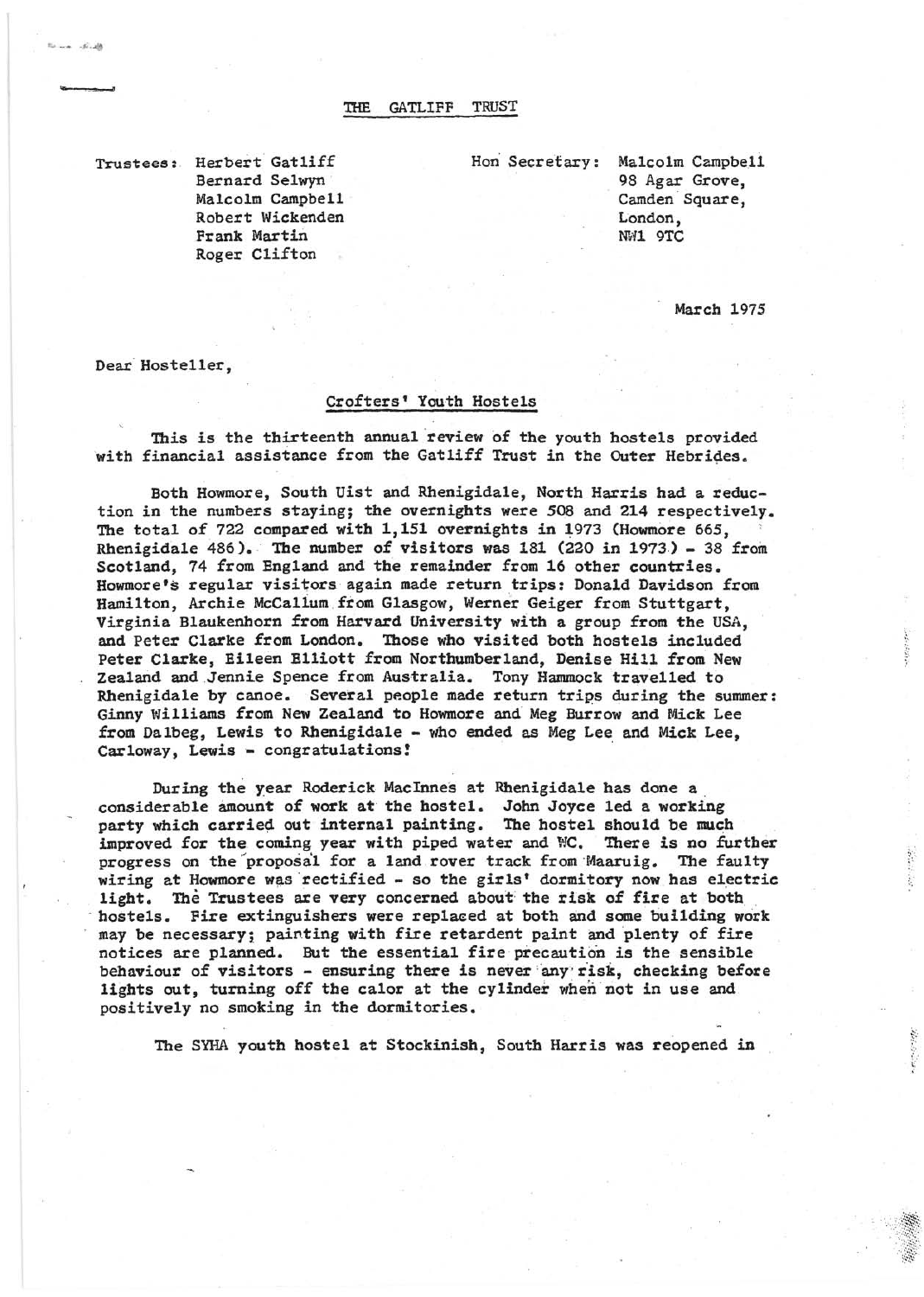May 1974, and this has undoubtedly led to the considerable drop in overnights,at Rhenigidale, which is now areal adventure hostel. After the reopening we were very pleased to welcome a party led by Len and Isobel Clark of SYHA officials- Jack Frame, Vice President and Bob Crawford, National Secretary. Unfortunately the weather was most unkind and the Chairman of the SYHA, Walter Ballantyne, Jean Crawford and James Martin, a member of the Executive Committee, just failed to reach the crofting hamlet. The Gatliff Trust were very pleased to make two separate donations towards the cost of the improvements at Stockinish.

The housebooks and logbooks were full of interest with comments of appreciation - on the people, the landscape and even the weather. Howmore's logbook continues the debate between 'romantics' who regard it as a paradise and 'sceptics' who see a poor, bleak and hard way of life in unrelenting wind and rain. No doubt the debate will go on in 1975 and after. This is the contribution from Eileen Elliott:-

'This is a harsh land, and like the tundra, its summer splendour is a, brief smile to lighten the grief. The friendliness and community spirit are the fruit of adversity like the comradeship of a pit-village in County Durham in the drab days of the Depression, not the evidence of utopian bliss.

'There is ugliness here, too. Though trees were never plentiful and were in decline before the spread of peat after the Bronze Age, their almost total disappearance is the work of the inhabitants and their grazing animals; they have caused the barrenness, not Nature. The incredible network of poles and lines round Daliburgh, maybe: the work of outsiders, but what of the old cars pushed into Loch Druibeg and the ubiquitous empty cans of McEwan's Export bobbing among the water lilies?

/'

.:.:  $~\sim$ 

'For us the 'simple life' is fun. For others it is grim reality. You carry a rucksack because you want to; they carry heavier loads of peat because they cannot live without it. The slow tempo of life here is the tempo of manual labour, not the ease of relaxation. They work their guts out and thank God for National' Assistance as the only way'for most of them to stave 'off starvation. . ' ..

'It is because there still is' beauty and peace; in spite of all, and because the land and people are one, that the rhapsodists call out their range of superlatives. But why don rose coloured spectacles? - they are not needed to discern the ringed plover or the orchids or the thatched cottage so fitly and snugly bound to its soil.'

Although the numbers of people who use them in any one year are comparatively few these hostels provide a much valued resting place among